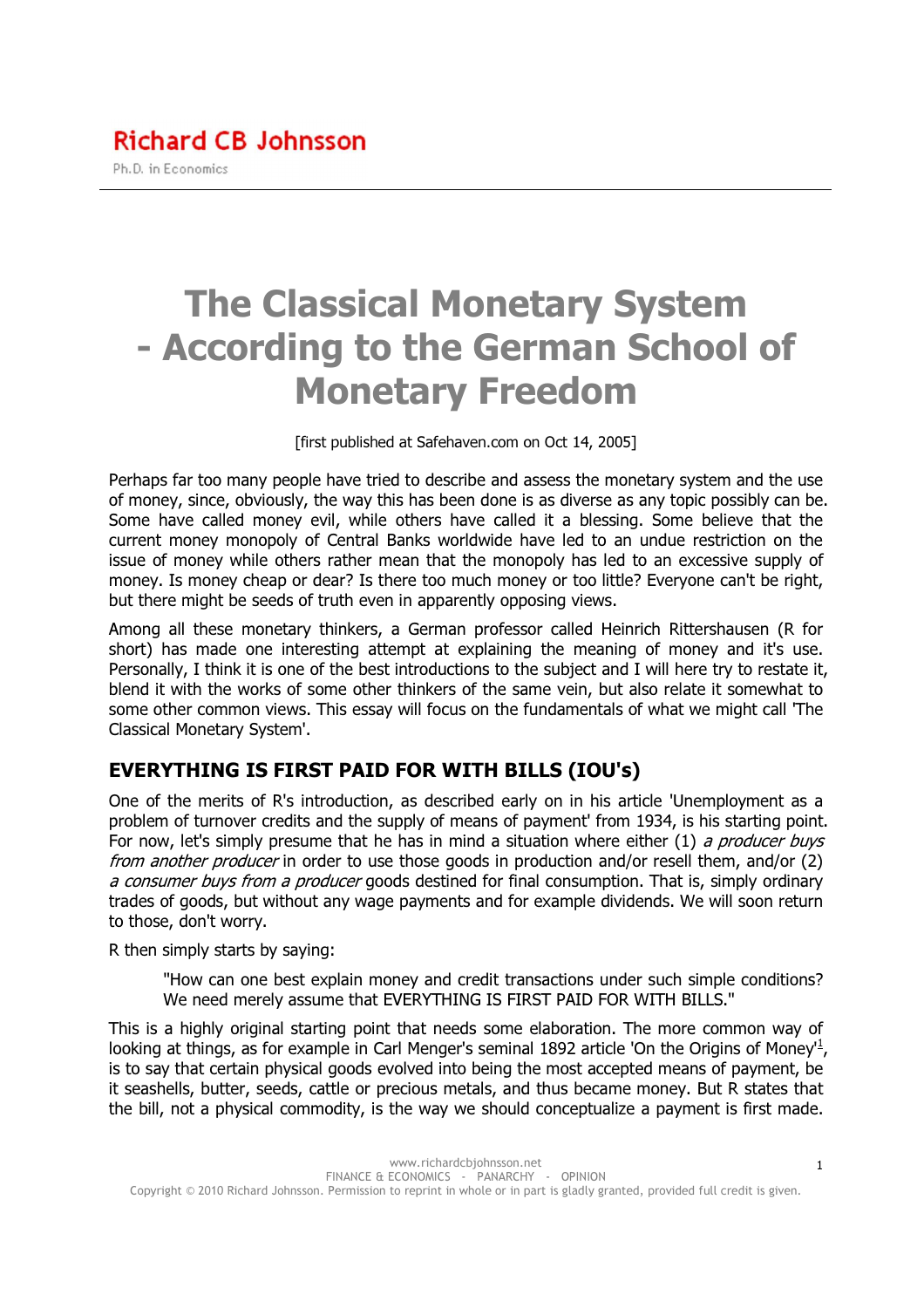Ph.D. in Economics

Different, no doubt. It is of course beside the point if people actually started by using shells or bills; what matters is the understanding of money and credit transactions.

How did R reason? He continued:

"Thus, through the sale of my products, I acquired a CLAIM FOR THE SALES PRICE, an ASSET IN MONEY. The thus acquired asset is here, as in the modern economy, the NATURAL MEANS OF PAYMENT OF THE INDIVIDUAL, which, in principle, suffices everywhere"

In other words, if you as a producer sell something you bill another producer. This kind of quite ordinary short-term credit, the IOU, is an asset to you as seller and a liability to the buyer. This IOU thus becomes your natural means of payment.

This short-term credit is important because it provides time for the buyer to in turn sell her goods to yet another producer. For this she will also receive an IOU, and this IOU will then serve as a natural means of payment on the day that the first IOU is due, to you. This process goes on until a producer sells finished goods for final consumption. Then the person, as is customary also today, has to provide means of payment up-front, i.e. immediate payment. That would end this particular granting of short-term credit. It should be noted that it is this kind of credit that allows producers to have goods in storage for other producers or consumers to buy.

R explains how in the old days it was common to make most trades within certain short periods of time every year, for example at the annual fairs. At these fairs the IOU's would circulate and before the end of the fair be settled. Any remaining positive or negative balances were settled by means of cash, like for example coins (Menger envisioned people having paid the whole balance in cash). For the kind of settlement involved at the fairs, someone was designated to keeping the record of the reciprocal IOU payments.

People were of course both seller and producers at that time, at least we have assumed so by leaving out the instance of wage payments. Thus, with the IOU asset you buy either goods for production or for final consumption and cash is used only for the difference between income and expenditure.

About this, R states:

"It is clear that this method of payment, which existed for centuries, served best for the exchange of goods. Moreover, it could NOT be DISTURBED BY FOREIGN INFLUENCES, unless a shortage of paper or ink arose."

This method of payment did indeed ease the barriers to trade. Just imagine the deadlock that would occur if everybody would need an IOU or cash to pay up-front. That surely would inhibit trade. And R is also right in pointing out that this method of payment is totally unaffected by what happens in other parts of the country or the world, at least as long as there is a small but sufficient amount of cash available to settle the balances (and ink and paper).

Since this was the system that existed for centuries, I believe it is justified to refer to it as the 'classical monetary system'. But there are of course further ingredients worth describing.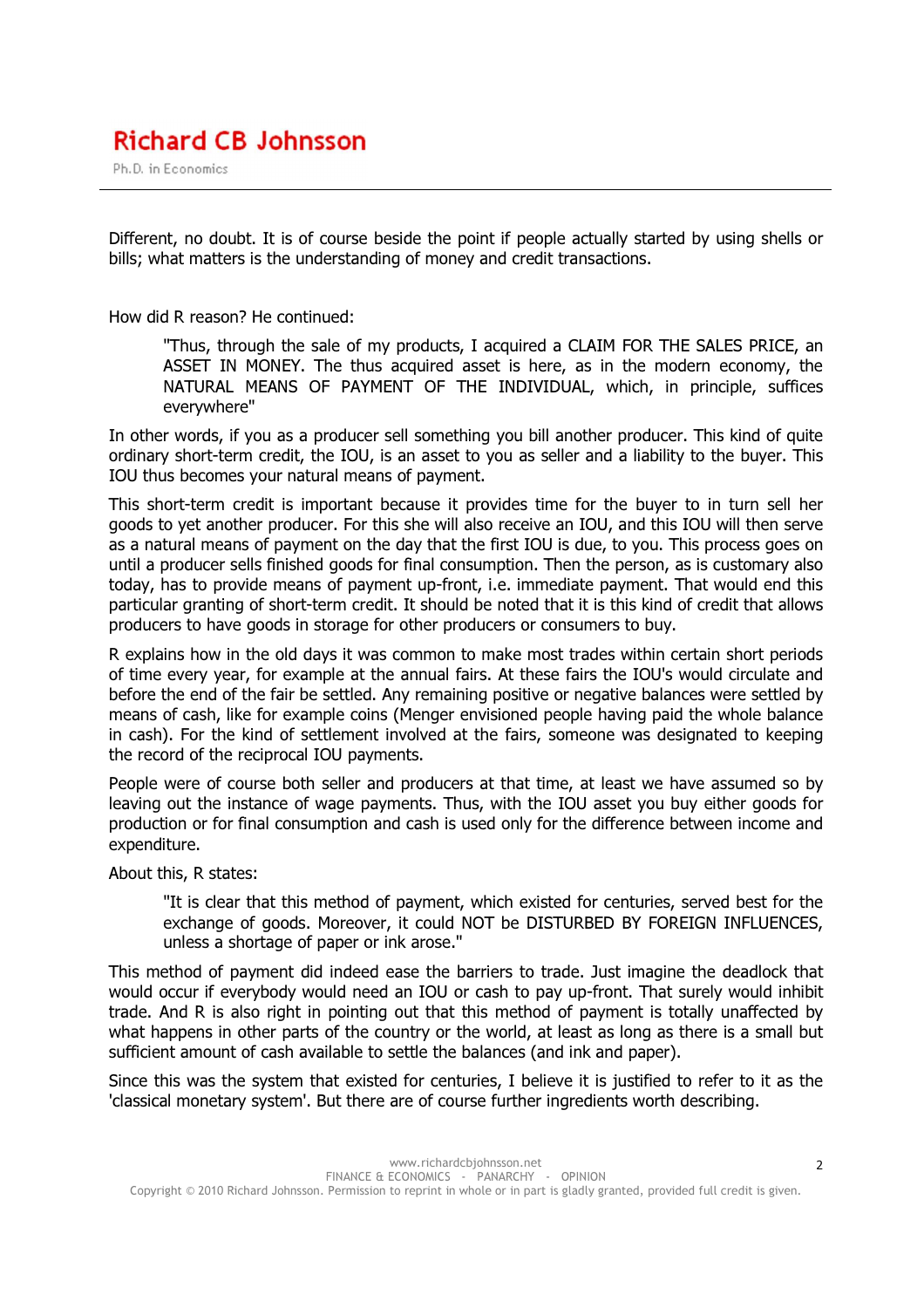Ph.D. in Economics

#### THE IOU BECOMES UNSUITABLE; ENTER BANKNOTES

It should be clear by now that a certain amount of credit is fully in line with the classical monetary system, indeed a necessary part of. The kind of short-term credit involved should generally be regarded as free of interest, just as short-term credit is today whenever billing is involved.

This reciprocity is however often limited in applicability. It requires that the traders are familiar with each other. It requires at least that the person or persons that keeps the IOU records can provide the necessary mutual reassurance. Here is a clear role for an intermediary, and as the Venetian medieval history tells us, the persons that provided this service to the trading parties were often sitting on a bench at the square. The Italian word for bench - banco - is said to have provided the term for those intermediaries, i.e. the bank and the bankers (or whatever they might be called). They have historically had a very important function of providing trust were there where none, of providing IOU settlement instead of cash payment (or even direct barter). The banker generally also had more contacts with other traders than individual traders themselves. The banker also and largely knew their commercial situation. Thus his bills were more widely acceptable and he was able to discount the bills of individual traders if necessary (at the going rate of discount, possibly adjusted for the specifics of each case).<sup>2</sup>

But there was one decisive change, according to R, that the use of IOU's as means of payment could not cope with - the abolition of the guilds. Under the guild system, the ordinary worker often received "the major part of their income in free board and lodging at their master's house and a single payment at the annual fair." Thus, for most of the year there was no need for paying the ordinary worker and the annual payment at the fair could be settled within the IOU system, else with cash.

When the guilds were abolished there arose a need to continuously pay the ordinary worker a cash wage, often weekly. But where would the master obtain such small amounts of money so often, and on top of that, often in advance of selling the product? After all, the IOU's naturally reflected something of the magnitude of a year's labor for several persons. The IOU's became unsuitable as means of payment. $3$ 

The next step in the classical system was the introduction of note-issuing banks. "From 1695 onwards the SCOTTISH NOTE-ISSUING BANKS created the BANKNOTE and thereby established the modern money and credit system," R informs us. What they did was to take those rather large and heterogeneous bills, discounting and converting them into smaller amounts on *typified* pieces of paper. Thus, as soon as the producer received an IOU he could take it to the bank, the bank would discount it and provide smaller banknotes in return. In this way the producer still could be able to pay the wage earner, and the banknote was an invention that helped ease these new barriers to trade.

The banknotes were signed by the bankers *in order to reassure* the receiver of their worth. The bank in this way assumed much of the credit risk (there is still the risk involved in trusting the banker).

But while this credit, i.e. the IOU bills, are due within a certain amount of time, most often at least a month, wage payments often are due sooner than that. Taking the IOU's to the bank and exchanging them for banknotes also solves this. The bank discounts "the later due bills with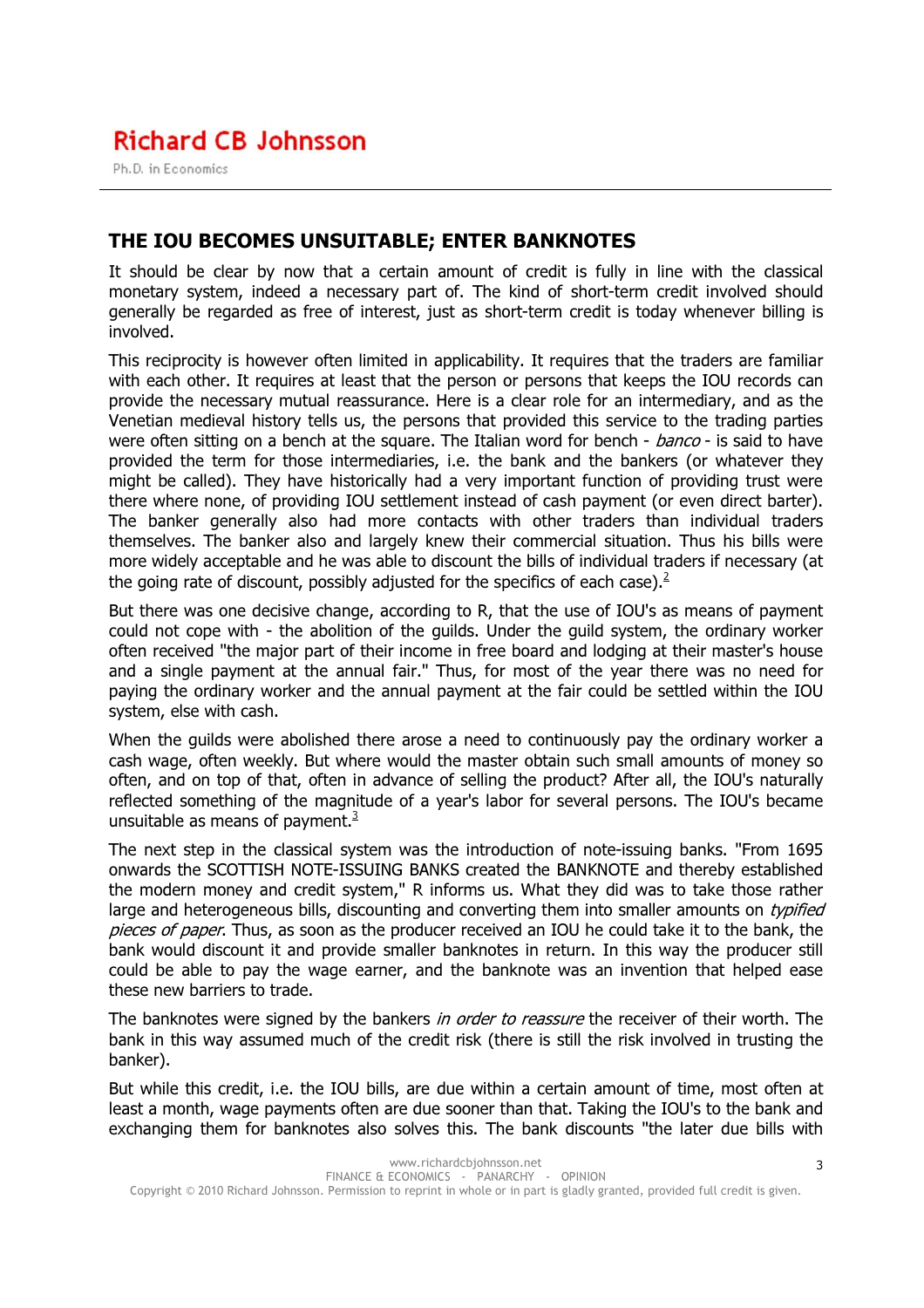Ph.D. in Economics

IMMEDIATELY DUE ONES", as R puts it. Thus, the *banknotes also help bridging the very* important problem of advancing wages.

For the services of (1) providing typified notes in small denominations, (2) providing reassurance and (3) bridging the time gap between the payment of wages and incoming sales revenue, the bank would naturally charge a fee. However, interestingly, there would still be no general need to charge interest<sup>4</sup>.

#### BANK TURNOVER CREDIT AND GIRO

We have already noted that the IOU's serve as short-term credit between buyer and seller. But the banks, in discounting the longer-term IOU's for the shorter-term banknotes, also extend credit, so-called turnover credit. And as R put it:

"Genuine turnover credit is only granted on the proceeds of goods already sold."

This kind of credit is extended to all producers except for the retailers, who as a rule receive payment up-front. And R continues:

"While circulating, the banknotes, thus put into trading, represent the equivalent to the products sold by the manufacturer but which have not yet got into the hands of the ultimate consumer."

But how does this turnover credit, including the use of banknotes, end? How do the banknotes flow back so that the credit can be ended? This is, according to R, "almost still more important" than how the banknotes get into the circulation in the first place. It turns out that the goods sold by a producer at \$100, and discounted at \$100 by the bank, will remain in circulation until the day the final purchases are made in the stores. These purchases correspond to the wage earners consumption as well as the producer's own consumption (as far as it is also paid out from the discounted bills in banknotes, like for example in the form of dividends), all paid with banknotes. As R notes:

"On the day of the sale to the ultimate consumer, THE PATH OF THE GOODS ENDS AND THE REFLUX OF THE NOTES BEGINS. Then the goods have been removed from the storekeepers' shelves and require no further financing."

The retailer than pay their due debts - remember he has no turnover credit so it would be the due IOU's - with the banknotes. The previous producer in line, for example the wholesaler, has already discounted the very same IOU's to be able to pay wages in banknotes of smaller denominations. He will use the banknotes to release him of his turnover credit and obtaining the own IOU's, i.e. simply by reversing the initial deal. In this way the banknotes would reflux until they reached the last producer, for example the manufacturer, who simply would use the banknotes to pay off the turnover credit (he has no IOU's since he is first in line).<sup>5</sup>

Below you find a circulation chart that might be one way of describing the flow (it is taken from John Zube's Peace Plans No.41).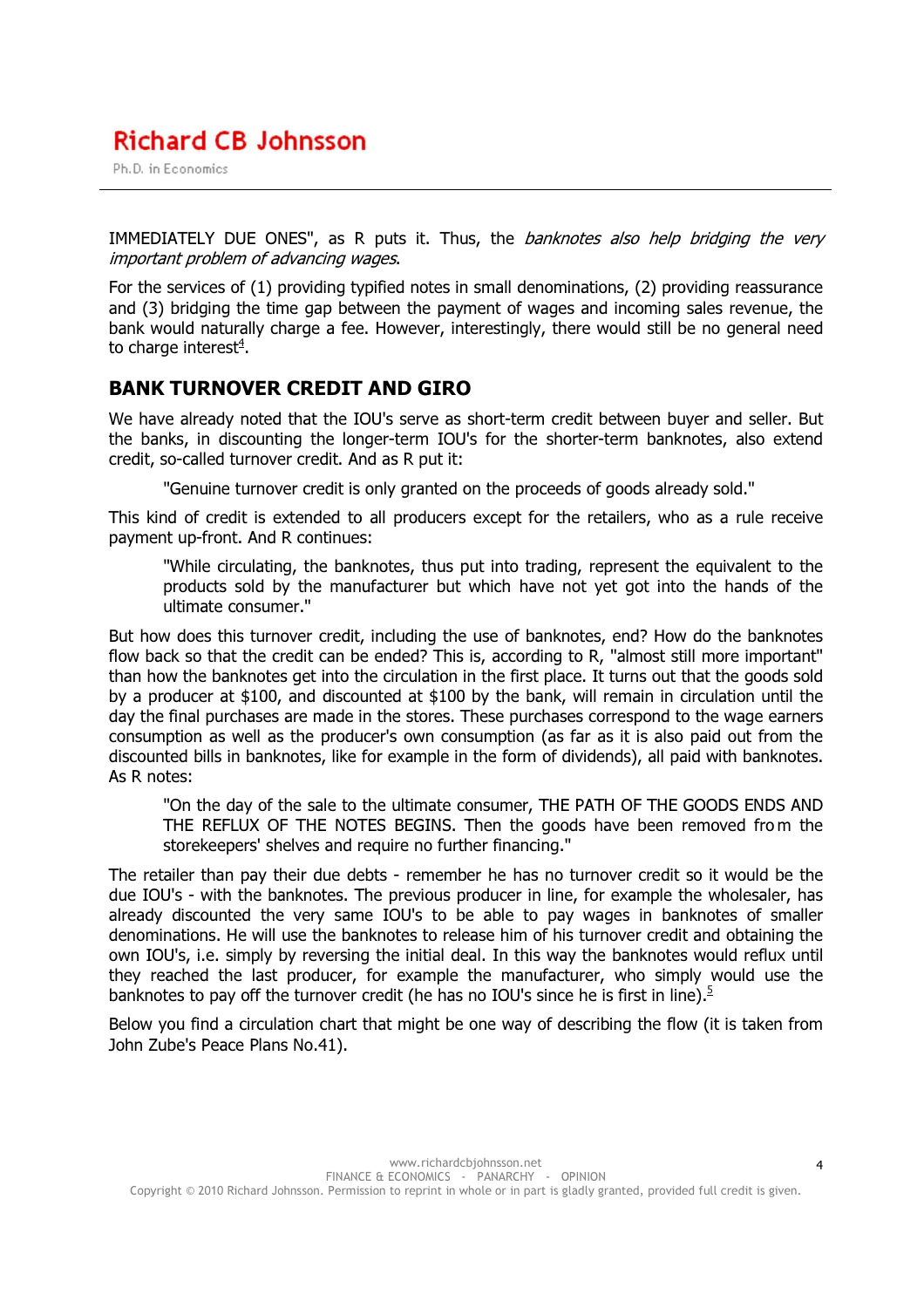Ph.D. in Economics

The circulation of goods, service, bills and money, steps 1 - 14



R continues by noting:

"Hence the circulation period of the sold goods BEGINS approximately when the corresponding wages [or dividends etc] are paid and it ENDS through the transfer of the goods into the hands of the ultimate consumers, exactly AT THE POINT where the notes in the pockets of the wage earners [and other consumers] are spent and begin their reflux.

The circulation period of the goods and that of the commercial bills, that is, the length of the goods credit and the circulation period of the banknotes, must therefore have been approximately EQUAL in the classical banking ideal."

Hence, the turnover credit would last as many days as it takes for the notes to be spent on final consumption, with an addition of the time it take for the notes to flow back. This means that the turnover credit always will be of the short-term character. R puts it this way: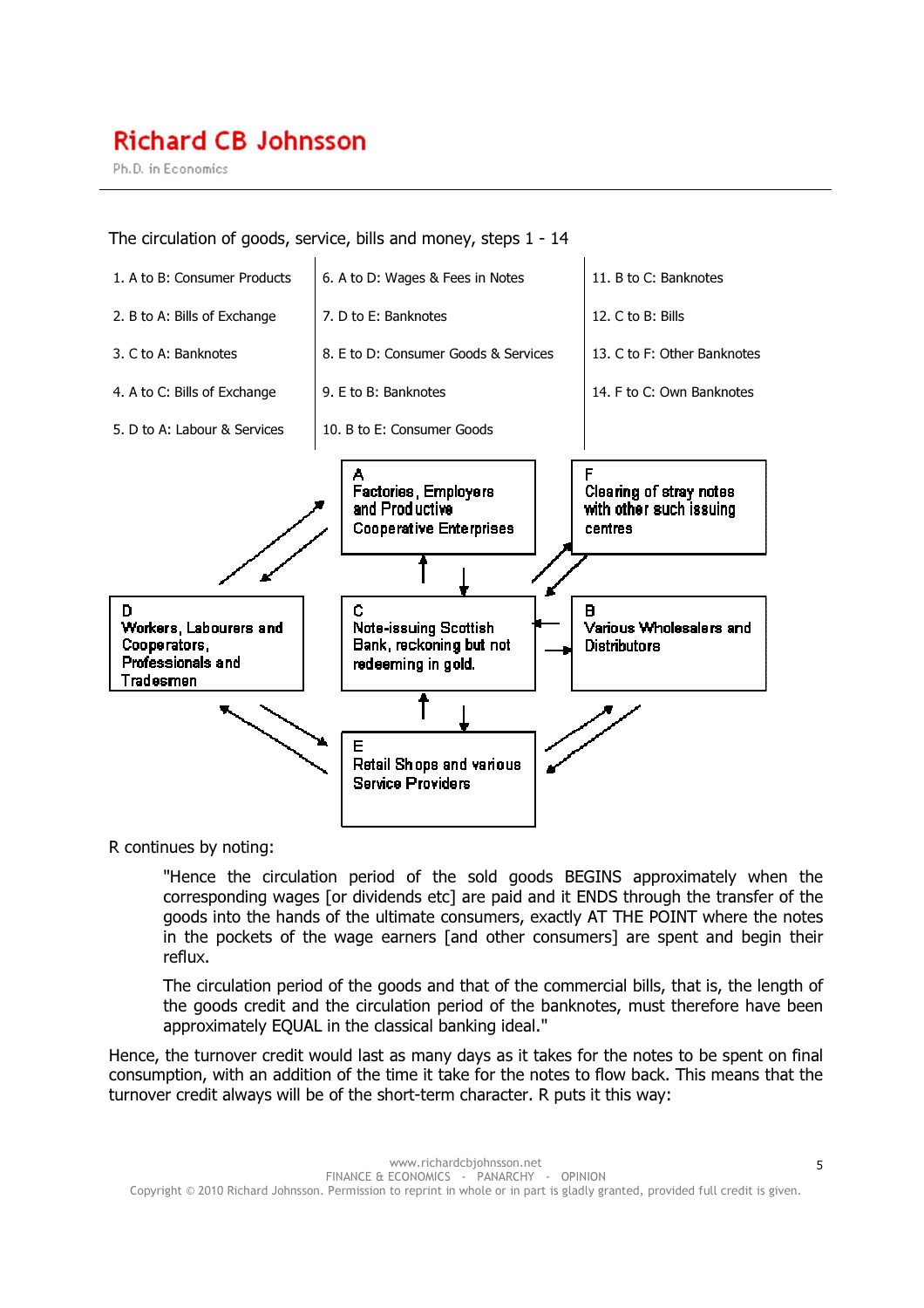Ph.D. in Economics

"According to the admirable classical system, a turnover credit is thus merely an exchange or conversion credit in which inconvenient means of payment are transformed into convenient ones or claims from sales are transformed into claims against a bank. All the disturbances under which today's credit system suffers, cannot happen under this system as discount or exchange credits, to state it again, are only granted for as many days as are needed to get the goods from the sale at the factory into the hands of the ultimate consumer. This period coincides with the number of days for which the wage earners [or dividends earners etc] retain the banknotes in order to have enough means of payment until next pay day."

Now, of course, there is no guarantee that the two periods coincide all the time, especially since it is possible that money can be hoarded. But it seems R was of the view that there was a strong tendency for these to coincide.

R then explains how the giro system in fact forms an integrated part of the classical monetary system:

"We have so far assumed in our sketch that the entire payment circle is achieved entirely with banknotes. But today we see a large part of all payment transactions conducted in the much more simple and cheaper cash-less method of GIRO TRANSACTIONS: The retailers, who [in 1934] received from the 45 milliard Reichsmark of wages and salaries in Germany, in 1927, almost 40 milliard Reichsmark, do not attempt to bundle up these notes and dispatch them by registered mail to their suppliers (usually in other locations). Instead, THEY PAY THE DAILY TAKINGS ALREADY ON THE NEXT DAY into the nearest deposit and cheque bank and use the credit balance thus gained FOR TRANSFERS TO THEIR SUPPLIERS."

Here R mentions what would be the checking account credit, apparently a 19 th century invention. The significance of this is perhaps not that the checks themselves could serve as means of payment, but rather that the bank granted this kind of credit up to an amount corresponding to the older turnover credit. This would save both the owner of an IOU and the bank the trouble of each time having to go through the process of discounting the IOU's, thus replacing the turnover credit (at least op to the amount of the checking account credit).

Finally,

"NOTE circulation and giro accounts COMBINED, however, have remained as elastic as, previously, the note circulation was on its own. Both ARISE from a TURNOVER CREDIT and DISAPPEAR through its REPAYMENT. Both are independent of the amount of savings deposits and of capital accumulation in a country and, also, independent from the intake of foreign credits. It is thus incorrect to speak of the necessity to accept foreign turnover capital. Both (note circulation and giro accounts), do not represent a fundamental change compared with the previous simple bill of exchange circuit but merely a refinement."

Hence, as R explains, the giro and checking account credit were not changes but rather a refinements of the classical monetary system.

There probably are other financial inventions and innovations that probably would fit into this system, but we have to keep in mind that R wrote this back in 1934. It would also be of no real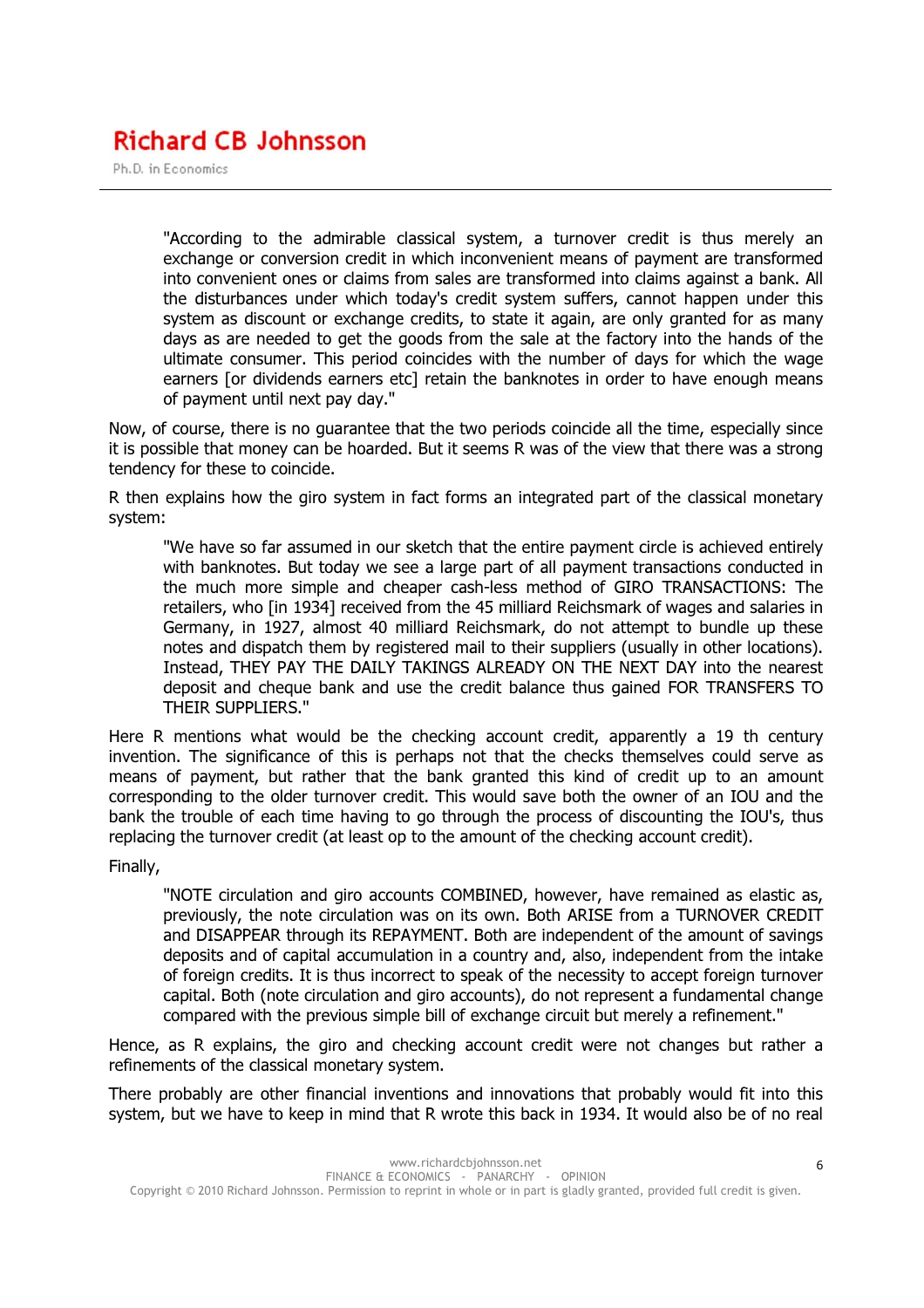Ph.D. in Economics

use in pointing out later inventions and innovations, since that wouldn't alter the description of the classical monetary system.

#### PREVENTING BOTH INFLATION AND DEFLATION

From all of this, R then draws the following very important conclusion:

"By this correspondence of the origin of the goods with the origin of the money circulation, and of the end of the goods with the end of the money circulation, [...] a MUCH MORE PRECISE QUANTITATIVE REGULATION OF THE MONEY CIRCULATION is achieved, as well as a much more certain exclusion of unsuitable credit demands, than can ever be offered by the CURRENCY THEORY and the policy to stabilise the price level  $[...]$ ."<u>6</u>

The amount of money would correspond to the goods sold but not yet into the hands of the final consumer, i.e. the producer's goods. This is as close a connection you can get between real production and money.

As R points out, "[a]lways as much money is issued under this system as goods are produced and, continuously, as much money is withdrawn from circulation as goods are consumed." In case fewer goods are sold, the IOU's will amount to a smaller sum, and the bank will issue fewer banknotes. In case more goods are sold, the IOU's will amount to a larger sum, and the bank will issue more banknotes.

Hence, the close connection between real production and money also implies that prices on average would be quite stable, a feature surely lacking in today's era of high price inflation<sup>2</sup>. One caveat would be, as mentioned shortly above, that the money also can be hoarded. That would disrupt the correspondence R tries to determine, so that more money actually could flow into the circulation than out. But at the same time, if the money is hoarded, they aren't spent on goods and services and thus don't affect the price level. Thus, after all, the price level would tend to be quite stable.

Despite R advocating such a close connection between real production and money, a prominent monetary economist like Nobel Laureate F.A. Hayek referred to among others R and Henry Meulen, another economist with similar ideas, as two in "a long series of cranks with strong inflationist inclinations" because they allegedly "all agitated for free issue because they wanted *more* money" (emphasis in original in the author's 1976 introduction to his book 'Denationalisation of Money'). Hayek included R in a statement that says "without exception they all believed that a monopoly had led to an undue restriction rather than to an excessive supply of money".

It seems to me that R rather was of the opinion that the restrictions on the free and decentralized issue of means of exchange hampered trade and exchange, while at the same time too much money was issued centrally. We could use Ulrich von Beckerath's 1935 analogy to make R's point clearer:

"The supply of a country with means of payment may also be compared to the supply of a large and hilly park with water, If the gardener is restricted to using only one large and fixed water pipe, then it is inevitable that the hills should remain dry and the valleys become swampy."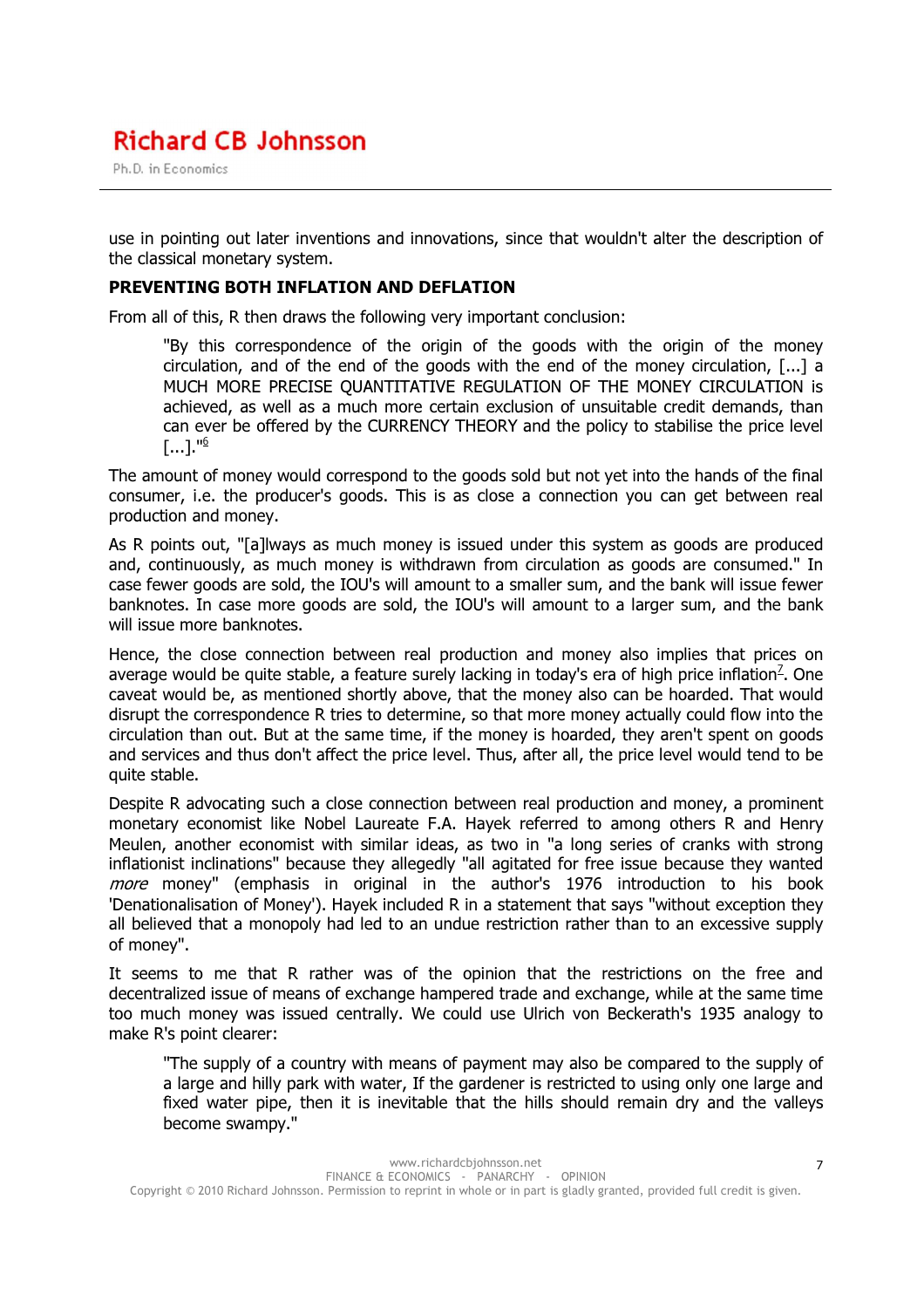Ph.D. in Economics

It seems to me Hayek's critique of R totally misses this crucial point.

#### THE GOODS WARRANTS

This restatement of R's view of the classical monetary system might seem superfluous, especially since R's own presentation isn't much longer. However, even a trained monetary economists like Tyler Cowen and Randall Kroszner (in their 1994 book 'Explorations in the New Monetary Economics') seems to have misunderstood it even though they clearly had read R's 1934 piece. Instead they focus on the so-called 'goods warrants'.

The goods warrants basically are a kind of note that anyone in particular can issue and pay its suppliers and employees. For example, a company might issue a \$1 note saying that it will accept it at face value as payment for it's goods and services. Thus, if a supplier or employees receive such notes, they can in turn pay their suppliers or their final consumption. A particular company is only able to issue as many notes as they have goods or services at hand, lest the notes will circulate at a discount. They will then not continue to be accepted by suppliers and employees at face value. Thus, also in this case there's a close connection between real production and money. The value of the outstanding notes are corresponding the value of the existing supply, they are backed by real goods; hence the name goods warrants. The difference really is that instead of relying on the banknotes, the company issues their own notes, notes that they and only they are bound to accept at face value.

The goods warrants are in some ways less convenient than the use of banknotes, etc. in the way described above. They would, however, be favorable under conditions where the ordinary banking system has failed to provide proper means of exchange. Clear examples of this would be during the early 1920's German inflation and the Great Depression. This is also the time when R was writing about all of this, as was Ulrich von Beckerath and Walter Zander, two other proponents of goods warrants<sup>8</sup>. And indeed, the classical monetary system had only recently been abolished, generally in the years before WWI.

There is an interesting account of the use of goods warrants from the 1890's US, as evidenced by John DeWitt Warner's 'The Currency Famine of 1893<sup>'9</sup>. Here Warner explains how, by circumventing the legislation, banks and individual companies were able to handle the 1890's currency crises. They did this by issuing what basically was goods warrants of different denominations. Warner provides numerous examples of such 'clearing certificates' and below you will find two.

The first, was issued in 1893 by what probably is a major New York clearinghouse, amounting to the considerable sum of \$20,000. The second is perhaps even more interesting since it is issued by an ordinary manufacturing company and amounting to "only" \$1. Also note that it says 'Pay Bearer', i.e. that the company will pay anyone who presents this goods warrant , the equivalent of "One Dollar of Swift Merchandise at Retail".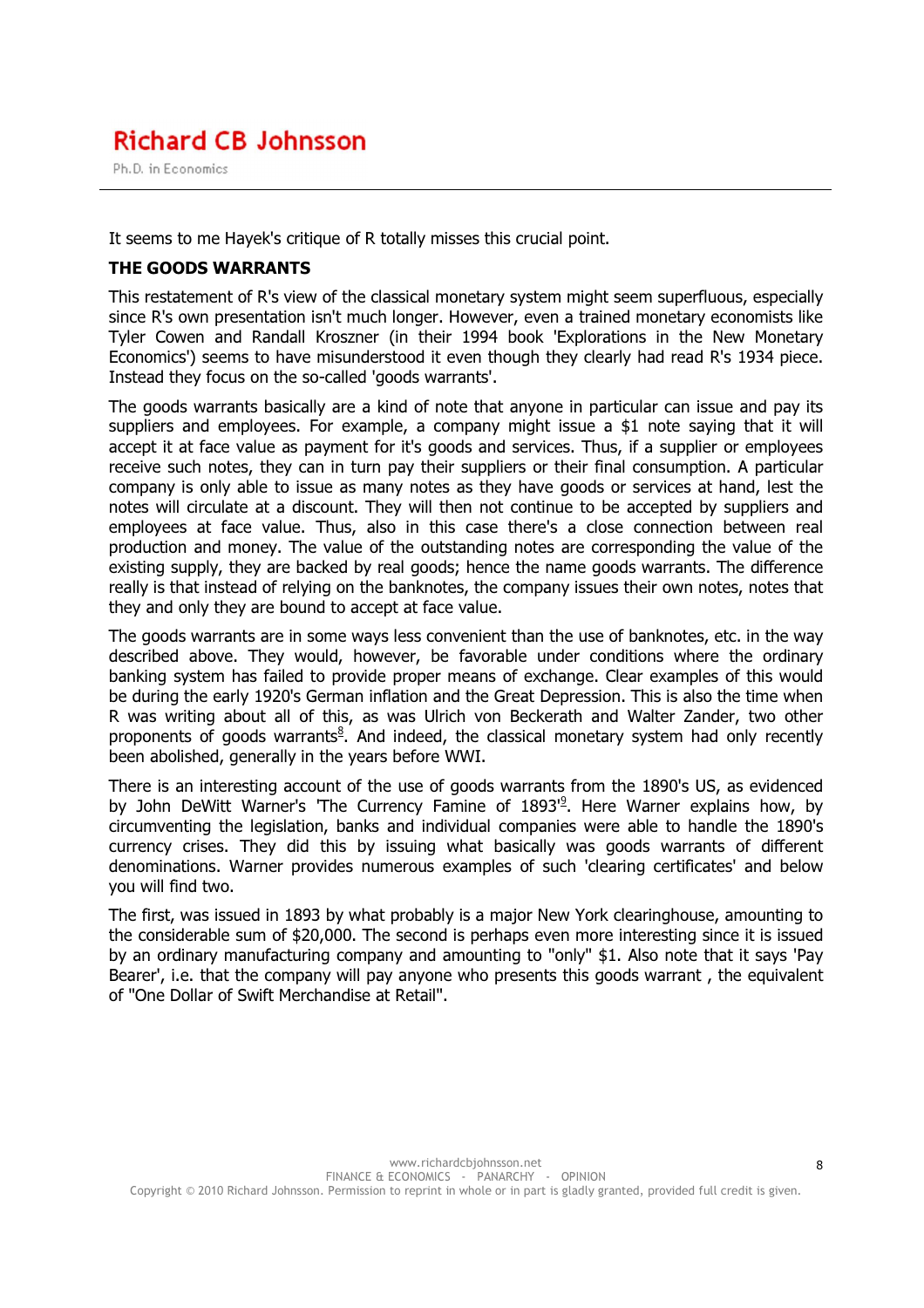Ph.D. in Economics



Warner shows how such goods warrants helped solve the currency crises of the 1890's. And we have to keep in mind that the reason for the need for such goods warrants was the failure of the existing system, or as Warner put it:

"Our people found themselves not merely drained of currency but forbidden by most carefully drawn statutes to utilize the expedients which would have been most natural and most effective. No civilized nation has ever experienced such a currency famine. None has ever found itself so fettered by positive law in its efforts to rescue itself. None ever so promptly rose to the emergency. Never was there so prompt a return to normal conditions."

Thus, the goods warrants are more than simply a creation in the minds of writers like R, Beckerath and Zander, but rather the old classical monetary system in times of emergency. "For all intents," Beckerath wrote in 1935, "there is nothing novel in the principle of placing orders and in the reflux of paper money through the execution of an order. The old private banks of issue, first and foremost the Scotch, habitually applied it, though not always in a form clearly recognizable by us."

Tyler Cowen and Randall Kroszner have out forward the only critique I've found of the ideas of R, Beckerath and Zander. As mentioned above, for some reasons they focus exclusively on the goods warrants, and don't discuss the foundations of these, i.e. the classical monetary system. They write:

"Advocates of the goods warrants system do not address adequately the incentive problems and inconveniences that arise under their system. [...] Consider first the issue of incentives for inflation. Firms which issue goods warrants have a subsequent incentive to raise their prices to lower the real value of the outstanding warrants held against the firm. Knowing this, traders might refuse to accept the warrants. [...] A second problem with goods warrants concerns the issue of calculational convenience. When traded on the secondary market, goods warrants may not circulate at par."

First of all, had they taken closer account of what R wrote, the fears of inflation might have been less acute. But it seems to me like a mistake to say that suppliers and employees would refuse to accept goods warrants at par simply because the issuer might abuse the trust and raise prices. It seems more likely that they would refuse to accept goods warrants at par from such issuers that are known to have abused the trust before. There is no justification for believing that such refusals would be general or even common, and Warner's evidence clearly helps discarding such worries.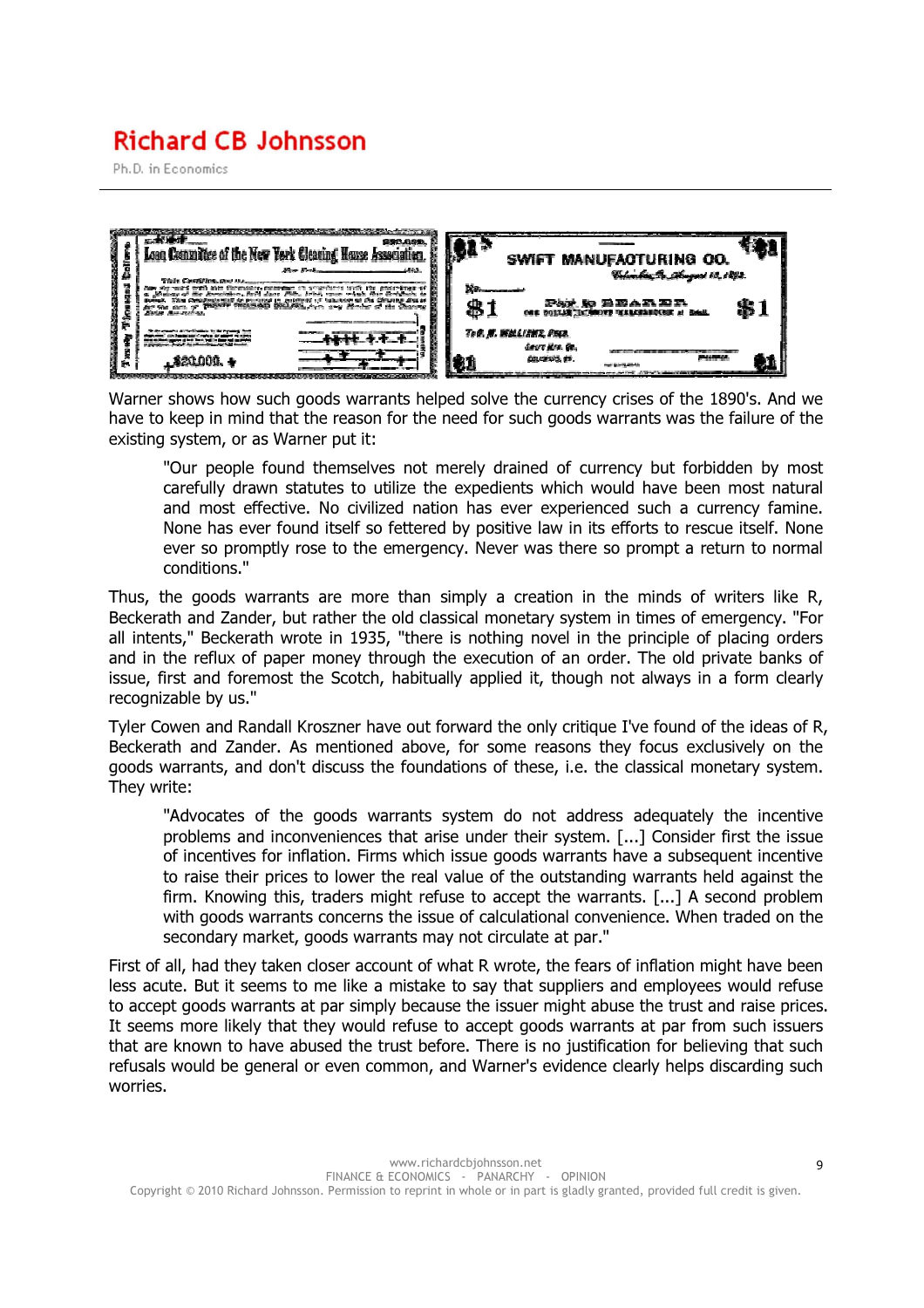Ph.D. in Economics

Secondly, while it might be true that discounted goods warrants might be inconvenient for calculation, we would have to put it in context. The context is situations like the 1890's US currency crisis, early 1920's German inflation and the Great Depression, i.e. situations where monetary calculation has been extremely cumbersome by deficiencies in the existing system. It seems that some calculational problems would most likely be more attractive than no trade at all. Anyhow, as I see it, the goods warrants are only an emergency version and fringe application of the classical monetary system. As John Zube put it:

"The goods warrants system is primarily designed to overcome monetary crises and to normalise all monetary transactions by the granting of short term credits in form of goods warrants and other clearing certificates."<sup>10</sup>

#### CONCLUDING REMARKS

This ends my outline of the classical monetary system for now. My plan is to continue it in various ways, notably the effects of the monopolization of the note issue, the differentiation between means of payment and the value standard, the relation to other ideas I find interesting, or simply whatever comes to my mind. Like clearing.

[Important disclaimer; I want to make it absolutely clear that although I might find the classical monetary system as presented by R quite interesting, I would never dream of imposing it on anybody. Indeed, that would be the antithesis of it all. I do, however, advocate everyone's right to experiment in this important sphere of life (indeed, in all spheres of life). If other people would like to have something totally different, I support that, at least as long as they don't impose it on others.

Finally, and this might be beside the point of this essay, but the close connection between real production and money in the classical system also has a strong ethical implication; if you want money you better produce and sell something useful to others. It is the kind of reciprocity involved in the old Latin motto 'do ut des' - I give in order to receive. How attractive!]